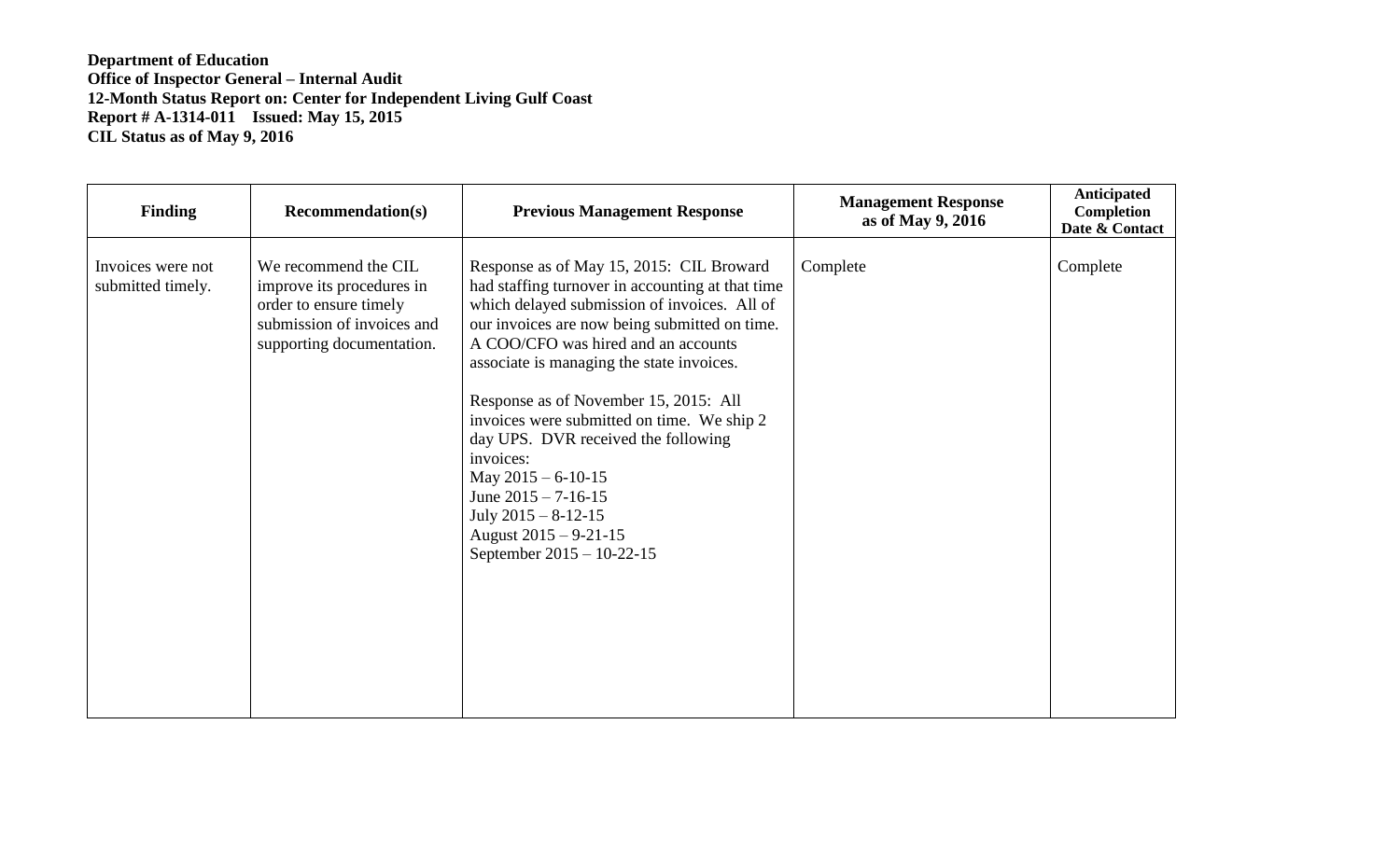| <b>Finding</b>                                                                   | <b>Recommendation(s)</b>                                                                                                                                                                                                                                            | <b>Previous Management Response</b>                                                                                                                                                                                                                                                                                                                                                                                                                                                                                                                                                                                                                                                                                                                                                                                                                                                                                    | <b>Management Response</b><br>as of May 9, 2016 | Anticipated<br>Completion<br>Date & Contact |
|----------------------------------------------------------------------------------|---------------------------------------------------------------------------------------------------------------------------------------------------------------------------------------------------------------------------------------------------------------------|------------------------------------------------------------------------------------------------------------------------------------------------------------------------------------------------------------------------------------------------------------------------------------------------------------------------------------------------------------------------------------------------------------------------------------------------------------------------------------------------------------------------------------------------------------------------------------------------------------------------------------------------------------------------------------------------------------------------------------------------------------------------------------------------------------------------------------------------------------------------------------------------------------------------|-------------------------------------------------|---------------------------------------------|
| CIL expenditures did<br>not conform with the<br>approved contract<br>and budget. | We recommend the CIL<br>enhance its procedures to<br>ensure expenses reimbursed<br>through DVR's contract are<br>allowable and the CIL<br>receives written approval<br>from the DVR contract<br>manager prior to making<br>modifications to the contract<br>budget. | Response as of May 15, 2015: The DVR<br>quarterly budget reconciliation form allows for<br>a 10% variance, "contractor must provide with<br>the quarterly report a brief explanation of<br>variances on any line item that is 10 percent or<br>greater." The Tower Club expenses were for<br>Board committee meetings to accommodate<br>for needed space and were a benefit to the<br>organization. However, we no longer have<br>that membership and will continue to<br>strengthen our contract management $\&$<br>compliance.<br>Response as of November 15, 2015:<br>Procedures were enhanced by including an<br>additional reviewer before submission of State<br>invoices to DVR and our payment request<br>forms have OMB A-122 allowable expense<br>menu for accounting to verify allowable<br>expenses. CIL Broward has conformed and<br>stayed within the line items of the approved<br>contract and budget. | Complete                                        | Complete                                    |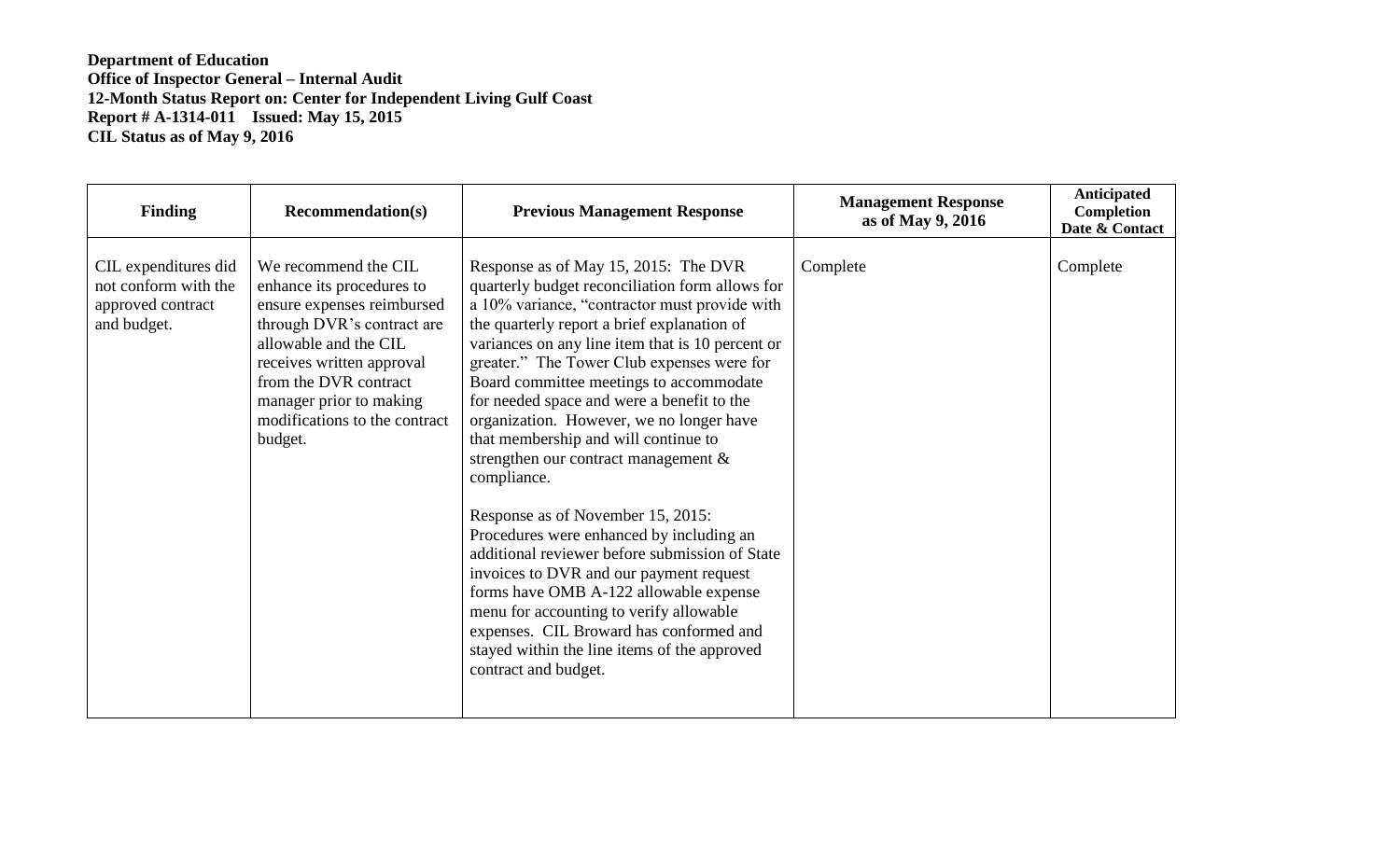| <b>Finding</b>                                    | <b>Recommendation(s)</b>                                                                                                                                                                              | <b>Previous Management Response</b>                                                                                                                                                                                                                                                                                                                                                                                                                                                                                                                                                                                                                                                                                                                                                                                                          | <b>Management Response</b><br>as of May 9, 2016                                                                                                                                                                                                                                                                                 | Anticipated<br>Completion<br>Date & Contact |
|---------------------------------------------------|-------------------------------------------------------------------------------------------------------------------------------------------------------------------------------------------------------|----------------------------------------------------------------------------------------------------------------------------------------------------------------------------------------------------------------------------------------------------------------------------------------------------------------------------------------------------------------------------------------------------------------------------------------------------------------------------------------------------------------------------------------------------------------------------------------------------------------------------------------------------------------------------------------------------------------------------------------------------------------------------------------------------------------------------------------------|---------------------------------------------------------------------------------------------------------------------------------------------------------------------------------------------------------------------------------------------------------------------------------------------------------------------------------|---------------------------------------------|
| Service hours were<br>inconsistently<br>recorded. | We recommend the CIL<br>develop policies and<br>procedures to ensure service<br>hours are recorded accurately<br>and the supporting<br>documentation agrees with<br>the monthly performance<br>report | Response as of May 15, 2015: The CIL<br>Broward provided more than two times the<br>contracted consumer service hours. More<br>hours were documented by staff after the<br>monthly report was generated which caused a<br>count discrepancy. However, we will develop<br>policies and procedures for service hour<br>documentation, and a cutoff date for entering<br>service hours. It is our understanding as well<br>as other CILs that in some instances<br>duplication of service hours is permitted.<br>Response as of November 15, 2015: New<br>Policies & Procedures was developed for<br>recording service hours and all case<br>management staff received Service hours<br>Training in September 2015. Please see<br>attached CIL case management policy and<br>signed verification of staff that participated in<br>the training. | Service Hours are now being<br>documented accurately. Our<br>database management system<br>provider, CIL Suites, was utilizing<br>an outdated form for reporting<br>which caused a discrepancy in the<br>numbers. That has been corrected<br>and updated and all service hours<br>reports are now accurately being<br>recorded. | Complete                                    |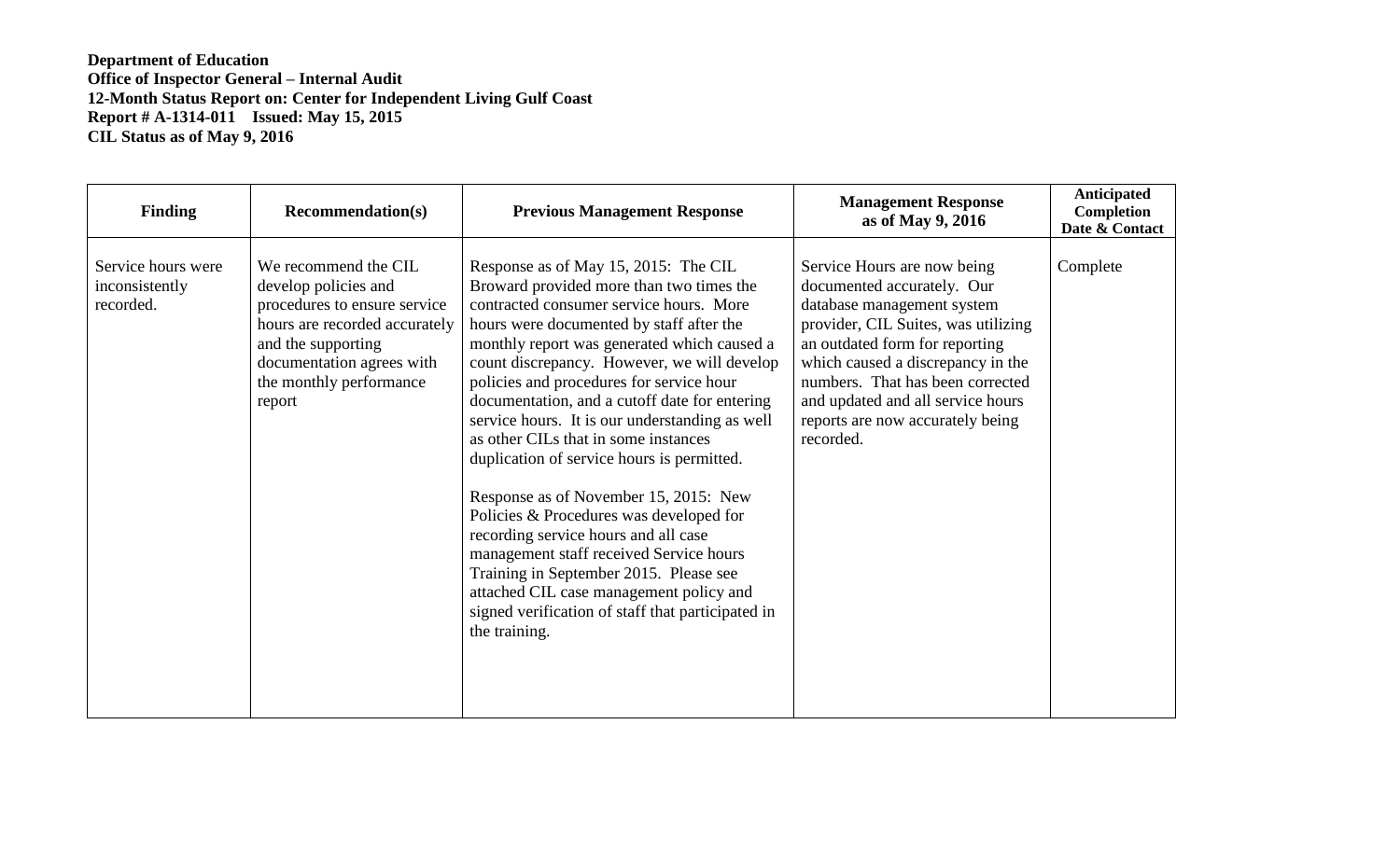| <b>Finding</b>                                                                      | <b>Recommendation(s)</b>                                                                                                                                            | <b>Previous Management Response</b>                                                                                                                                                                                                                                                                                                                                                                                                                                                                                                                                                                                                                                                                                                   | <b>Management Response</b><br>as of May 9, 2016 | Anticipated<br><b>Completion</b><br>Date & Contact |
|-------------------------------------------------------------------------------------|---------------------------------------------------------------------------------------------------------------------------------------------------------------------|---------------------------------------------------------------------------------------------------------------------------------------------------------------------------------------------------------------------------------------------------------------------------------------------------------------------------------------------------------------------------------------------------------------------------------------------------------------------------------------------------------------------------------------------------------------------------------------------------------------------------------------------------------------------------------------------------------------------------------------|-------------------------------------------------|----------------------------------------------------|
| <b>Consumer Service</b><br>Records (CSR) were<br>missing required<br>documentation. | We recommend the CIL<br>enhance its procedures to<br>ensure all required<br>documents are maintained in<br>the CSRs and IL plans are<br>reviewed at least annually. | Response as of May 15, 2015: The CIL<br>Broward will enhance its procedures to ensure<br>all required documents are maintained and that<br>annual reviews are completed. A consumer<br>service record checklist form will be<br>developed for all files and signed off by<br>supervisors for compliance. Random file<br>checks will also be performed to review annual<br>reviews.<br>Response as of November 15, 2015: Case<br>Management Policies & Procedures training<br>was provided on September 15, 2015 to all<br>staff handling consumer service records. An<br>overview of required documentation and<br>annual reviews was provided. A checklist of<br>required documentation and annual reviews are<br>kept in all files. | Complete                                        | Complete                                           |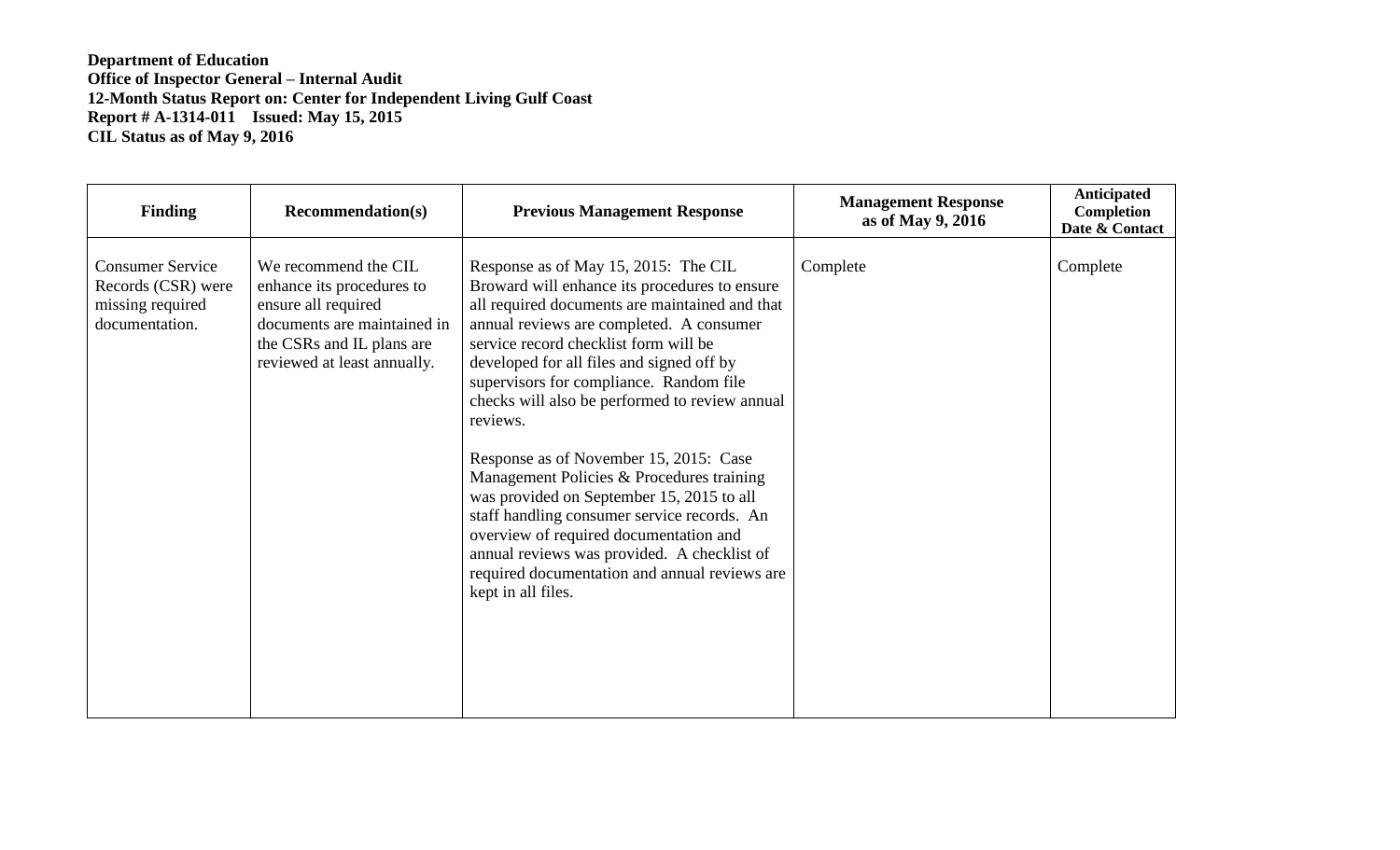| <b>Finding</b>                                   | <b>Recommendation(s)</b>                                                                                                                                                                                                                                                                                                          | <b>Previous Management Response</b>                                                                                                                                                                                                                                                                                                                                                                                                                       | <b>Management Response</b><br>as of May 9, 2016 | <b>Anticipated</b><br>Completion<br>Date & Contact |
|--------------------------------------------------|-----------------------------------------------------------------------------------------------------------------------------------------------------------------------------------------------------------------------------------------------------------------------------------------------------------------------------------|-----------------------------------------------------------------------------------------------------------------------------------------------------------------------------------------------------------------------------------------------------------------------------------------------------------------------------------------------------------------------------------------------------------------------------------------------------------|-------------------------------------------------|----------------------------------------------------|
| Employee time was<br>not accurately<br>recorded. | We recommend the CIL<br>develop policies and<br>procedures to ensure<br>timesheets are completed in<br>accordance with the federal<br>regulations and salary<br>allocations are based on a<br>determination of the actual<br>hours worked and<br>commensurate with the<br>applicable benefits received<br>by each funding source. | Response as of May 15, 2015: Timesheets<br>now have grant time allocations and staff are<br>using and documenting appropriate time<br>allocations. Preparation of timesheet policies<br>and procedures will be amended and updated.<br>Response as of November 15, 2015:<br>Timesheets are developed in accordance with<br>federal regulations (see attached policy and<br>sample timesheet with grant time allocations<br>that staff are now utilizing.) | Complete                                        | Complete                                           |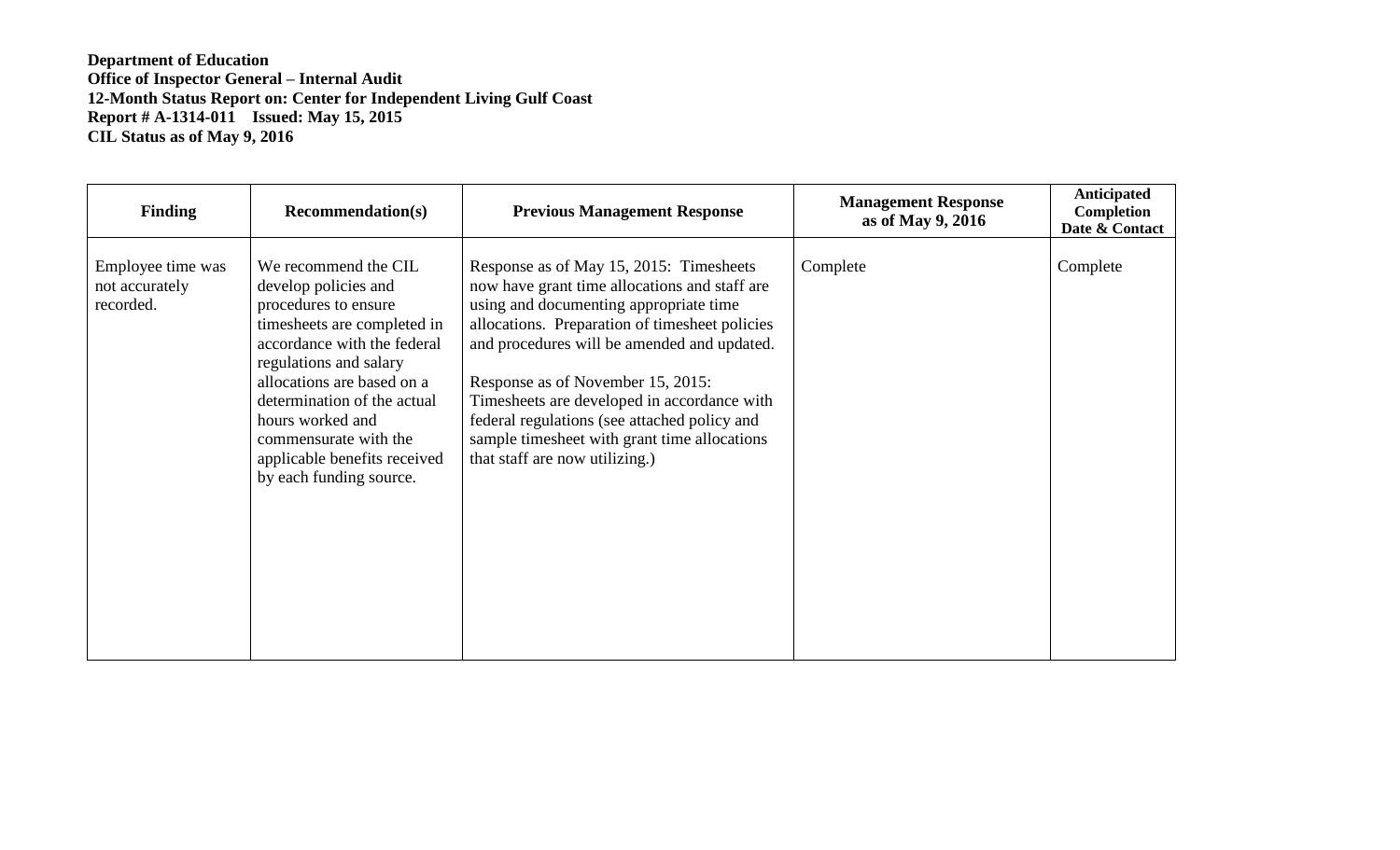| Finding                                                                          | <b>Recommendation(s)</b>                                                                                                                                                                                     | <b>Previous Management Response</b>                                                                                                                                                                                                                                                                                                                             | <b>Management Response</b><br>as of May 9, 2016 | Anticipated<br><b>Completion Date</b><br>& Contact |
|----------------------------------------------------------------------------------|--------------------------------------------------------------------------------------------------------------------------------------------------------------------------------------------------------------|-----------------------------------------------------------------------------------------------------------------------------------------------------------------------------------------------------------------------------------------------------------------------------------------------------------------------------------------------------------------|-------------------------------------------------|----------------------------------------------------|
| Invoices were not<br>submitted timely.                                           | We recommend DVR monitor<br>the CIL to ensure submission<br>of invoices and supporting<br>documentation in accordance<br>with contract terms.                                                                | Response as of May 15, 2015: Concur. Changes will be<br>implemented as recommended.<br>Response as of November 15, 2015: A review of receipt of<br>invoice and supporting documentation for the period May –<br>September 2015 reveals that documentation was received no later<br>than 30 days after the close of monthly business for each month<br>reviewed. | Complete                                        |                                                    |
| CIL expenditures did<br>not conform with the<br>approved contract<br>and budget. | We recommend DVR include<br>a review of expenditures in its<br>monitoring activities and more<br>closely review invoices to<br>ensure expenditures are<br>appropriate and align with the<br>approved budget. | Response as of May 15, 2015: Concur. Changes will be<br>implemented as recommended.<br>Response as of November 15, 2015: VR implemented a monthly<br>cost reimbursement payment method to ensure detailed reviews<br>of expenditures documented in the approved budget.                                                                                         | Complete                                        |                                                    |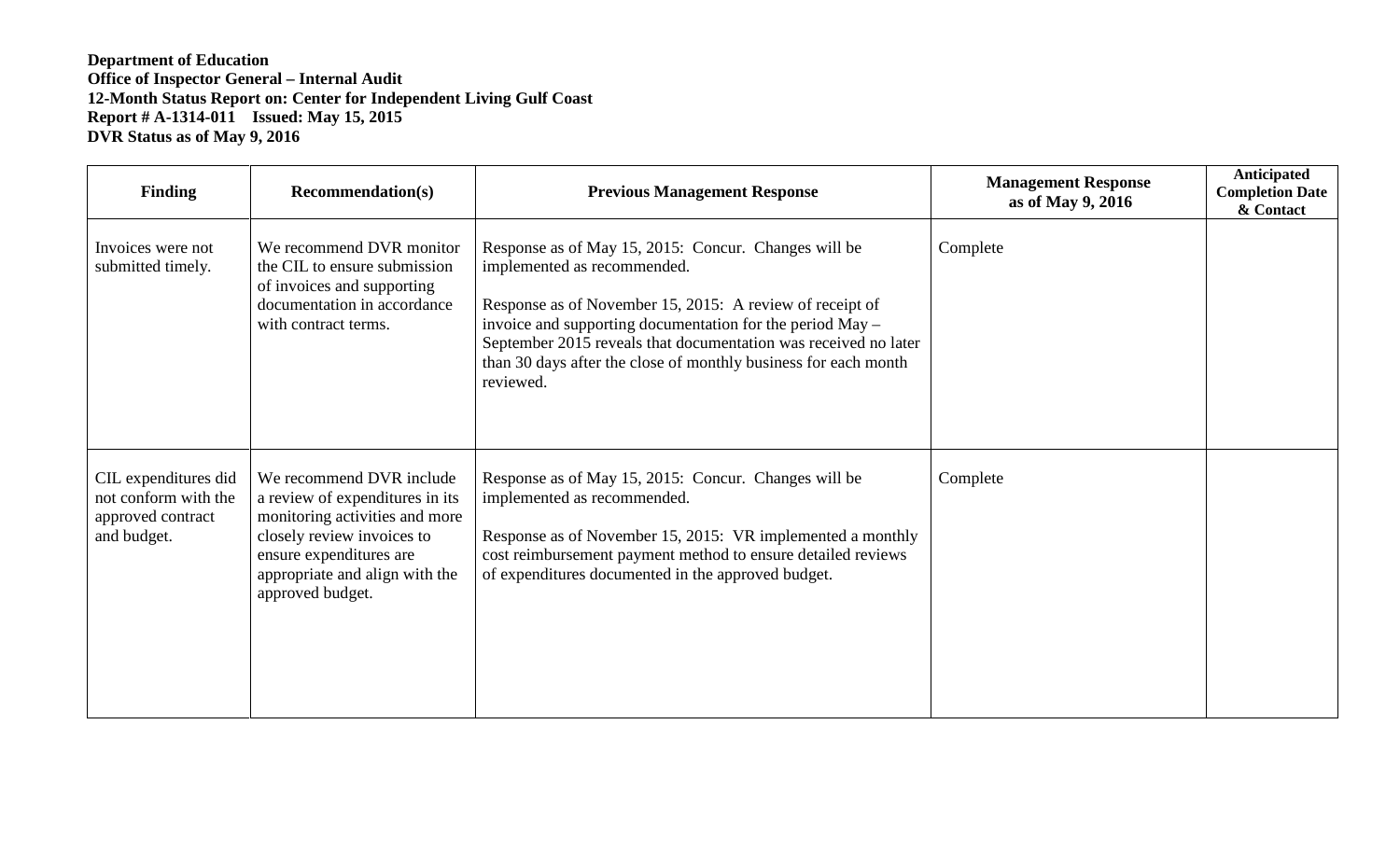| <b>Finding</b>                                                                      | <b>Recommendation(s)</b>                                                                              | <b>Previous Management Response</b>                                                                                                                                                                                                                                                                                                                                                                                                                                                                                                                                                                                                                                        | <b>Management Response</b><br>as of May 9, 2016          | Anticipated<br><b>Completion Date</b><br>& Contact |
|-------------------------------------------------------------------------------------|-------------------------------------------------------------------------------------------------------|----------------------------------------------------------------------------------------------------------------------------------------------------------------------------------------------------------------------------------------------------------------------------------------------------------------------------------------------------------------------------------------------------------------------------------------------------------------------------------------------------------------------------------------------------------------------------------------------------------------------------------------------------------------------------|----------------------------------------------------------|----------------------------------------------------|
| Service hours were<br>inconsistently<br>recorded.                                   | We recommend DVR include<br>the review of service hour<br>documentation in its<br>monitoring efforts. | Response as of May 15, 2015: Concur. Changes will be<br>implemented as recommended.<br>Response as of November 15, 2015: VR reviews detailed time<br>records and the methodology used to document service hours<br>during on-site reviews. As a part of monthly invoice review, at a<br>minimum, the monthly amount of service hours provided is<br>consistent with the contract scope of work. The monthly review<br>also includes ensuring the deliverable tracking spreadsheet is<br>updated to reflect the completed number of services hours. DVR<br>will conduct desktop reviews to ensure hours reported reflect the<br>documentation each CIL should keep on file. | Desktop reviews $-$ ongoing<br>Onsite monitoring planned | Ongoing<br>May 2017                                |
| <b>Consumer Service</b><br>Records (CSR) were<br>missing required<br>documentation. | We recommend DVR include<br>the review of CSRs in its<br>monitoring activities.                       | Response as of May 15, 2015: Concur. Changes will be<br>implemented as recommended.<br>Response as of November 15, 2015: VR reviews CSRs during<br>onsite visits using RSA's monitoring tool. We monitor to the<br>extent possible given limitations on expenditures for the<br>administration of the program. (See attached monitoring plan)                                                                                                                                                                                                                                                                                                                              | Ongoing                                                  | Ongoing                                            |